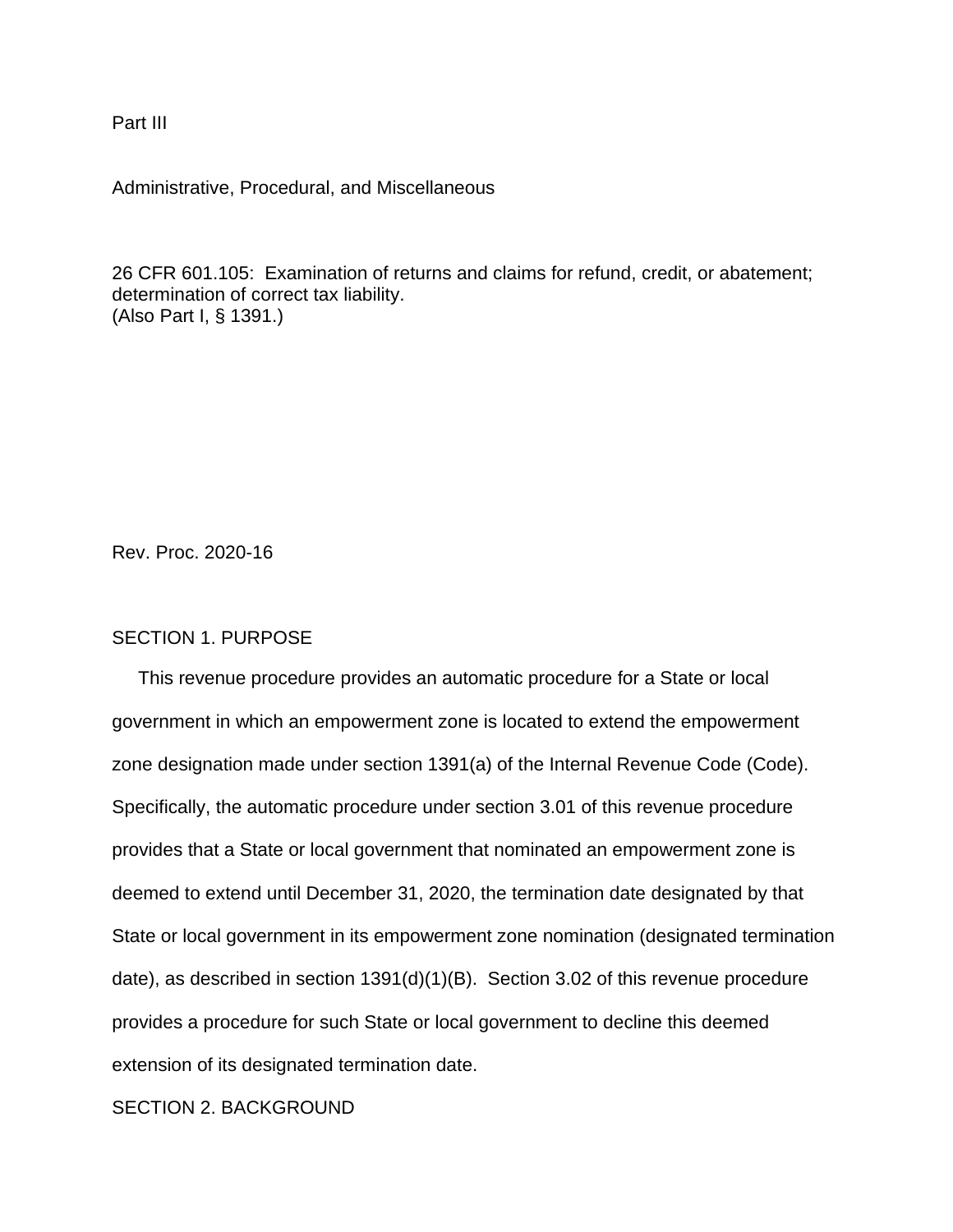.01 Empowerment Zones. An empowerment zone is an area of high poverty and unemployment located in an urban or rural area that is designated under section 1391(a), as appropriate, by the Secretary of Housing and Urban Development or the Secretary of Agriculture, each Secretary an "appropriate Secretary" under section 1393(a)(1) of the Code. See section 1391(a); see generally section 1393. Qualifying taxpayers and businesses located within the boundaries of empowerment zones are eligible for Federal income tax incentives to promote economic development in those designated areas. See section 1396 of the Code (regarding empowerment zone employment credits); section 1397A of the Code (providing an increase in expensing under section 179 of the Code); section 1397B of the Code (providing nonrecognition of gain on rollover of empowerment zone investments).

#### .02 Duration of Empowerment Zone Designation and Extensions.

 (1) Initial duration of designation. As originally enacted in 1993, section 1391(d)(1) provided that the designation of an empowerment zone remained in effect during the period beginning on the date of the designation and ending on the earliest of (i) the close of the 10th calendar year beginning on or after such date of designation (statutory termination date), (ii) the termination date designated by a State or local government in its nomination (that is, the designated termination date), or (iii) the date the appropriate Secretary revokes the designation. See section 13301(a) of the Omnibus Budget Reconciliation Act of 1993 (OBRA of 1993), Public Law 103-66, 107 Stat. 312 (August 10, 1993) (adding section 1391(d)(1) to the Code).

 (2) First extension of empowerment zone designations. Section 112 of the Community Renewal Tax Relief Act of 2000 (CRTA of 2000), enacted as part of the

 $-2 -$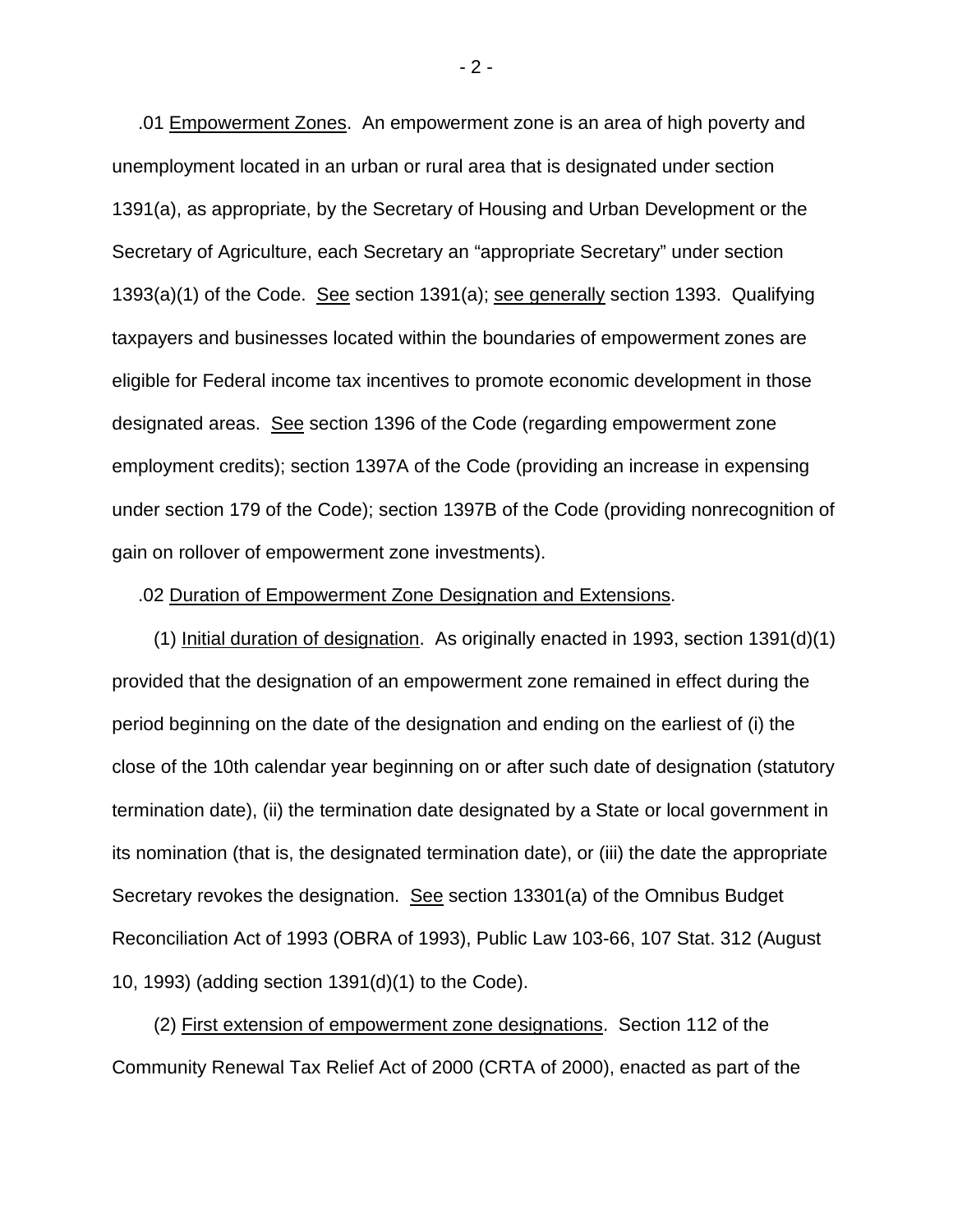Consolidated Appropriations Act, 2001, Appendix G, Public Law 106-554, 114 Stat. 2763A-587 (December 21, 2000), amended section 1391(d)(1)(A)(i) to extend the designation of empowerment zones through December 31, 2009, regardless of the designated termination date provided by a State or local government in its nomination. See also part II of Notice 2013-38, 2013-25 I.R.B. 1251. Therefore, following the enactment of the CRTA of 2000, the respective nominations for all empowerment zones were treated at that time as having a designated termination date of December 31, 2009. See id.

 (3) Subsequent extensions of statutory termination date*.* The statutory termination date has been extended several additional times, most recently in 2019 to extend that date to December 31, 2020. See section 118(a) of the Taxpayer Certainty and Disaster Tax Relief Act of 2019 (TCDTRA of 2019), enacted as part of the Further Consolidated Appropriations Act, 2020, Division Q, Public Law 116-94, 133 Stat. 2534 (December 20, 2019). See also section 40311(a)(1) of the Bipartisan Budget Act of 2018 (BBA of 2018), Public Law 115-123, 132 Stat. 64 (February 9, 2018); section 171(a)(1) of the Protecting Americans from Tax Hikes Act of 2015 (PATH ACT of 2015), enacted as part of the Consolidated Appropriations Act, 2016, Division Q, Public Law 114-113, 129 Stat. 2242 (December 18, 2015); section 139(a) of the Tax Increase Prevention Act of 2014 (TIPA of 2014), Public Law 113-295, 128 Stat. 4010 (December 19, 2014); section 327(a) of the American Taxpayer Relief Act of 2012 (ATRA of 2012), Public Law 112-240, 126 Stat. 2313 (January 2, 2013); section 753(a)(1) of the Tax Relief, Unemployment Insurance Reauthorization, and Job Creation Act of 2010 (TRUIRJCA of 2010), Public Law 111-312, 124 Stat. 3296 (December 17, 2010).

- 3 -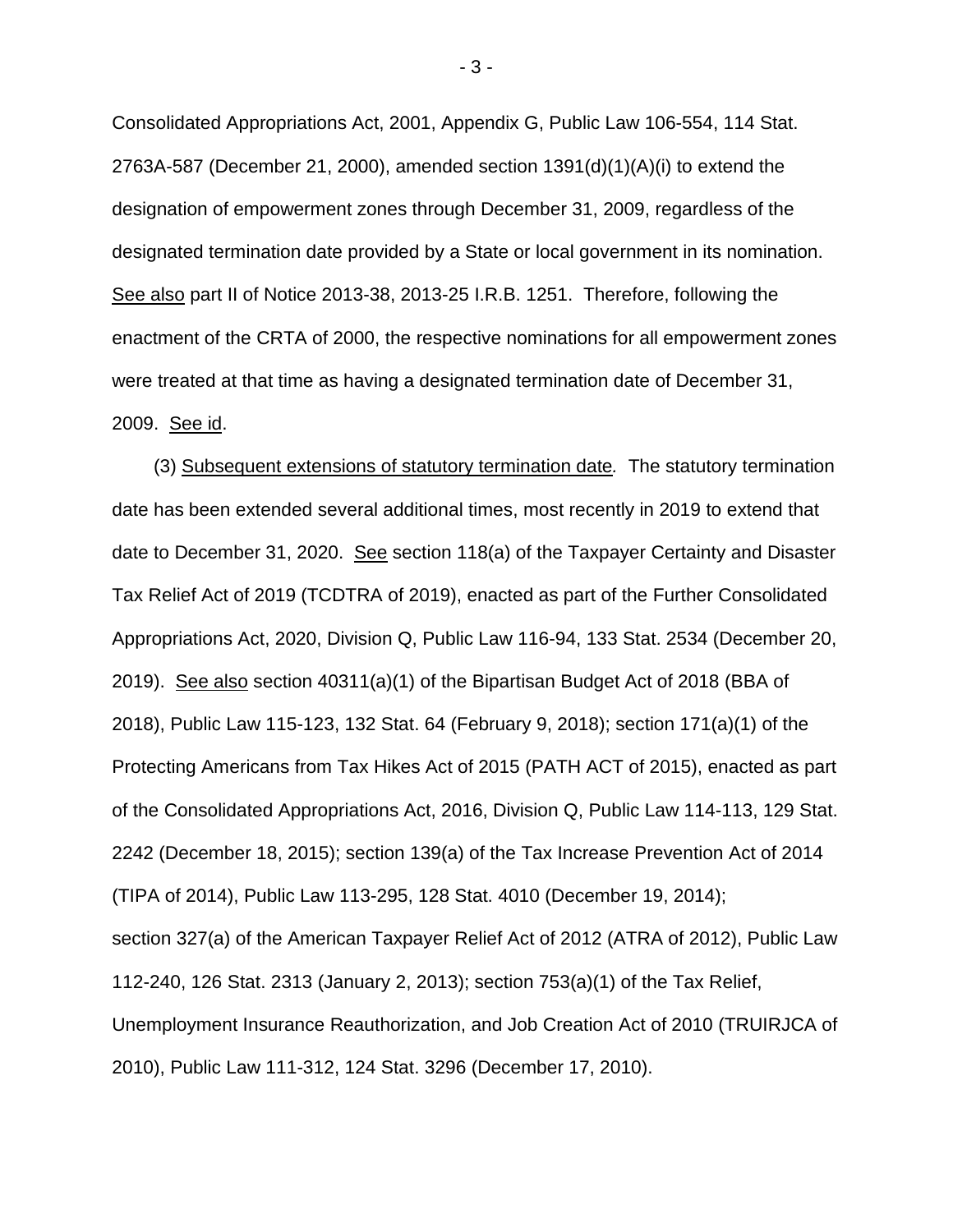(4) Subsequent extensions of designated termination date. After each subsequent extension of the statutory termination date, the Department of the Treasury (Treasury Department) and the Internal Revenue Service (IRS) have issued guidance for automatically treating a designated termination date as extended to the date of the amended statutory termination date, unless the State or local government declined the extension in a written notification to the IRS. See part III of Notice 2018-47, 2018-21 I.R.B. 621 (deemed extension to December 31, 2017); part III of Notice 2016-28, 2016- 15 I.R.B. 576 (deemed extension to December 31, 2016); part III of Notice 2015-26, 2015-13 I.R.B. 814 (deemed extension to December 31, 2014); part III of Notice 2013- 38 (deemed extension to December 31, 2013). The Treasury Department and the IRS issued each of these notices pursuant to a specific grant of authority provided in the statutes described in section 2.02(3) of this revenue procedure. See section 40311(a)(2) of the BBA of 2018; section 171(a)(2) of the PATH ACT of 2015; section 139(b) of the TIPA of 2014; section 327(c) of the ATRA of 2012; section 753(c) of TRUIRJCA of 2010.

 (5) Current designated termination date of all empowerment zones. The IRS has received no written request from a State or local government to decline any extension otherwise provided under Notice 2013-38, Notice 2015-26, Notice 2016-28, or Notice 2018-47. Therefore, as of June 11, 2020, all empowerment zones have a designated termination date of December 31, 2017, the latest statutory termination date prior to enactment of the TCDTRA of 2019.

 .03 Statutory authority to extend current designated termination date. Section 118(b) of the TCDTRA of 2019 provides that, if a nomination for an empowerment zone

- 4 -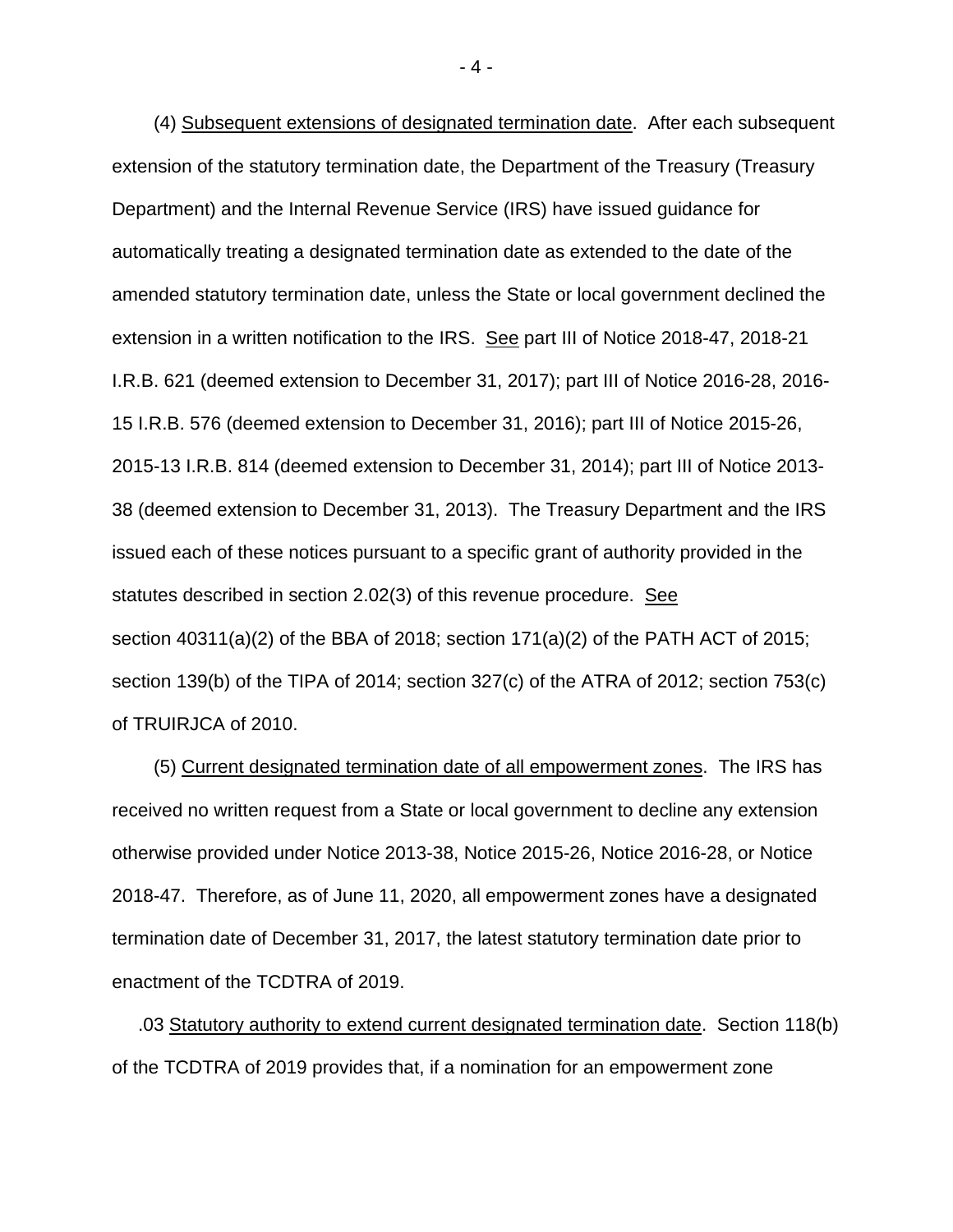includes a designated termination date of December 31, 2017, section  $1391(d)(1)(B)$ does not apply to the designation if, after the date of enactment of the TCDTRA of 2019, the State or local government that made such nomination extends the termination date to December 31, 2020 (that is, the statutory designation date), in such manner as may be provided by the Secretary of the Treasury (or the Secretary's designee). Accordingly, to provide procedures to extend a designated termination date to December 31, 2020, section 3.01 of this revenue procedure sets forth an automatic extension procedure and section 3.02 of this revenue procedure sets forth a written declination procedure consistent with the notices described above.

#### SECTION 3. AUTOMATIC EXTENSION OF DESIGNATED TERMINATION DATE

 .01 Automatic extension. Subject to declination by written notification pursuant to section 3.02 of this revenue procedure, the designated termination date with regard to all empowerment zones is deemed to be extended from December 31, 2017 to December 31, 2020. Accordingly, the designated termination date is deemed to be the same date as the date provided in section 1391(d)(1)(A)(i) (that is, December 31, 2020). Therefore, section 1391(d)(1)(B) does not apply and the designation of all empowerment zones will remain in effect until December 31, 2020 (unless terminated at an earlier date by the appropriate Secretary under section  $1391(d)(1)(C)$ .

.02 Declination of automatic extension.

 (1) In general. Pursuant to section 3.02(2) of this revenue procedure, a State or local government may decline the extension of a designated termination date described in section 3.01 of this revenue procedure.

(2) Form and manner.

- 5 -